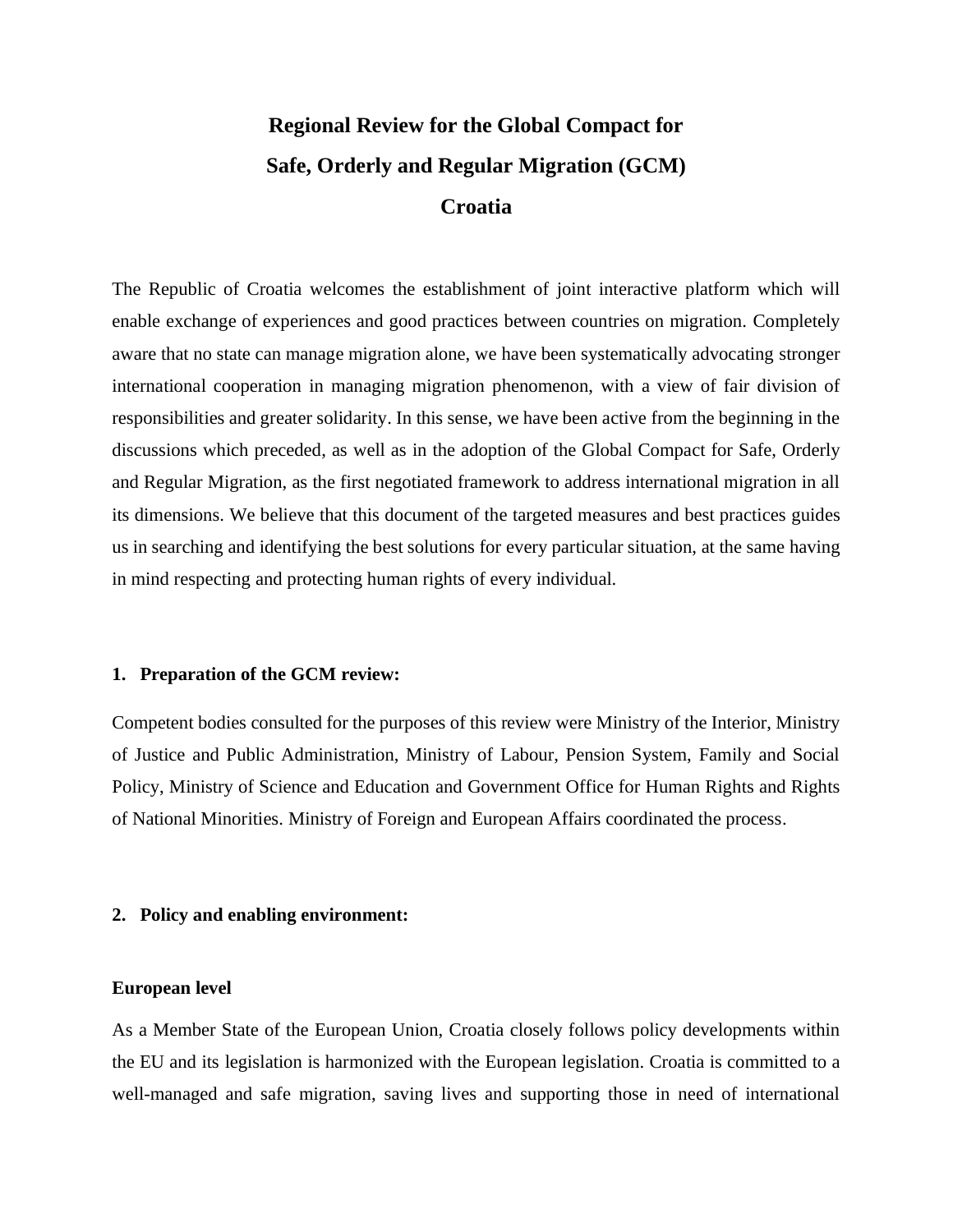protection. Therefore, during our Presidency of the Council of the EU in the first half of 2020, we kept the development of the New Pact on Migration and Asylum high on the Presidency agenda. After nine months of efforts, the European Commission presented the Document, which reflects the EU's renewed holistic and sustainable approach to migration. Croatia welcomes the Document's emphasis on strengthening cooperation and dialogue with countries of origin and transit as well as addressing the root causes of migration. Furthermore, Croatia supports the focus on improvement of cooperation and joint work with regional and international partners, with the aim of developing an effective migration management system and strengthening the capacity of EU partners. In cooperation with the European Commission, Croatia has already initiated the establishment of an additional independent monitoring mechanism for the conduct of Croatian border police, which – according to the New Pact - will have to be established in all EU Member States.

### **National level**

The Migration Policy of the Republic of Croatia from 2013 established the Standing Committee for the Implementation of the Integration of Foreigners into Croatian Society, whose members are delegated officials. Integration is one of the strategic challenges of the Croatian Government, which is reflected in the adoption of policies aimed at strengthening the integration system such as the Action Plan for the Integration of Persons Granted International Protection.

National Action Plan for the Integration of Persons granted international protection for the period from 2017 to 2019 prescribed a series of integration measures in the field of accommodation and housing, social welfare and health care, learning language and education, employment, interdepartmental and international cooperation, and public awareness and professionals, who determine the institutional framework of the integration system in Croatia.

The notion of integration in this sense does not only refer to the unilateral adjustment of thirdcountry nationals, but also includes Croatia's activities as a host country aimed at strengthening the capacity to accept them as future full members of society. It is a dynamic and two-way process, which is at the same time multidimensional because it includes participation in economic, social, cultural, civic and political life, with special emphasis on the perception of migrants and their belonging to society.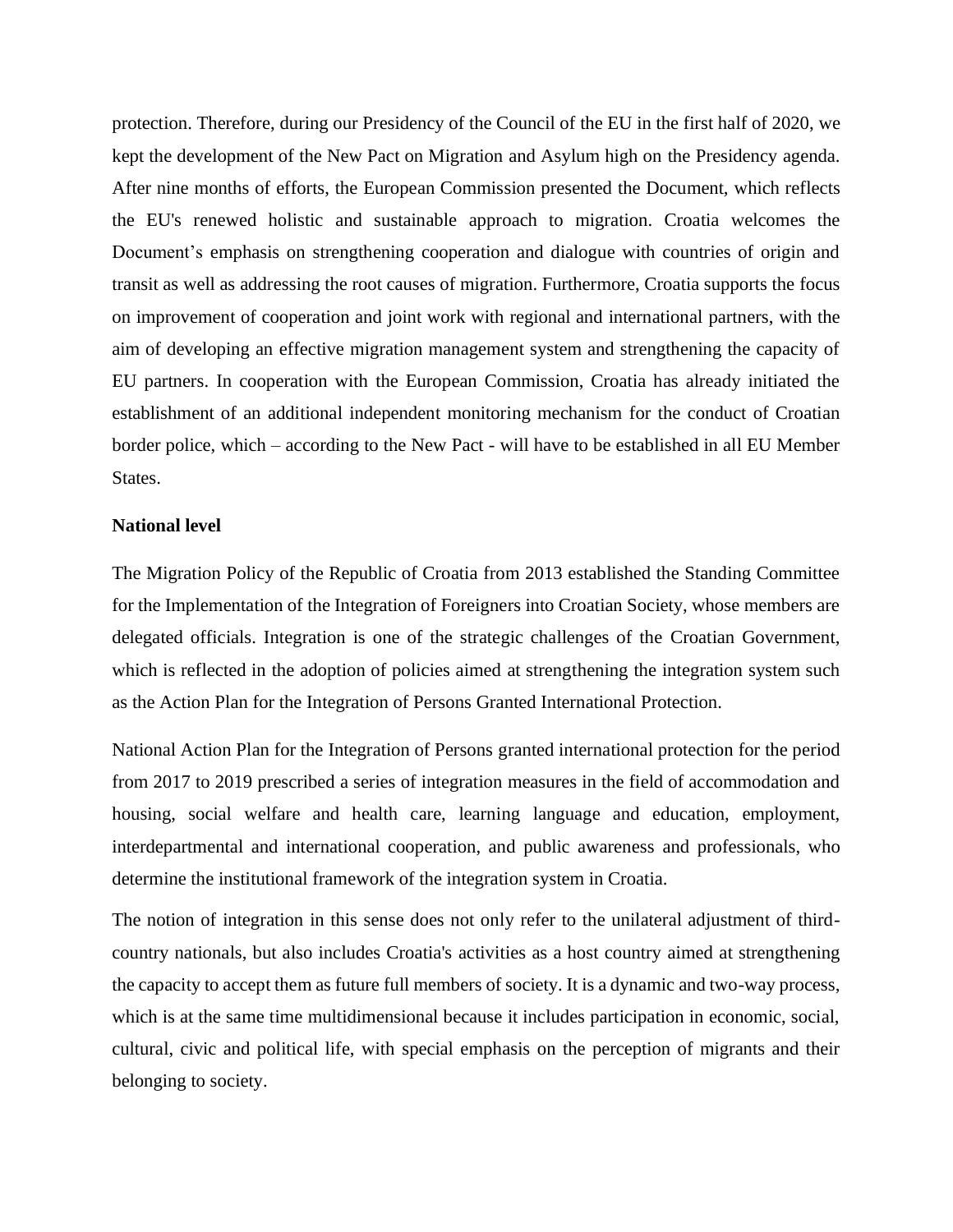In terms of implementation, various civil society organizations have proven to be quality partners, especially at the local level. Their contribution is especially valuable when determining the locations and the construction of new reception centers, which, in addition to accommodation capacities, also serve as places for information on all relevant topics for migrants.

Local and regional self-government play a key role in the integration process, as third-country nationals are accommodated and reside in local communities.

The provisions of the Criminal Code ensure elimination of all forms of discrimination and promotion of evidence-based public discourse to shape the perception of migrants.

Regarding employment of foreigners in the Republic of Croatia, Ministry of Labour, Pension System, Family and Social Policy prepares Decision on the establishment of the annual quota of work permits for employment of foreigners, which is annually adopted by Croatian Government. This quota of work permits is established by taking into consideration the number of unemployed persons in certain occupations, and in consultation with trade unions, employers and chamber associations.

Currently, our Government is preparing new Aliens Act which should enter into force from January  $1<sup>st</sup> 2021$ , which will abolish quota system and Ministry of Interior will take over matter of work permits and employment of foreigners.

When referring to foreigners entering the Republic of Croatia in a legal way, it means third country nationals who, in accordance with the provisions of The Foreigners Act, have a residence and a work permit. Therefore, such worker establishes an employment/labour relation in the Republic of Croatia with a Croatian employer, which means that the labour legislation of the Republic of Croatia applies to him. The Labour Act, as a general act regulating employment in the Republic of Croatia, is regulating the employment through an employment contract of indefinite duration as a rule and through a fixed-termed employment contract as an exception. The need for a valid residence and a work permit, which last until a certain date, is certainly the reason why the employment contract should be concluded for a certain period of time, with the longest duration until the expiration of the residence and work permit. However, since the labour relations are established on a bilaterally binding contract, which is a result of the agreement between contracting parties (the employer and the employee) on the essential components of the employment contract,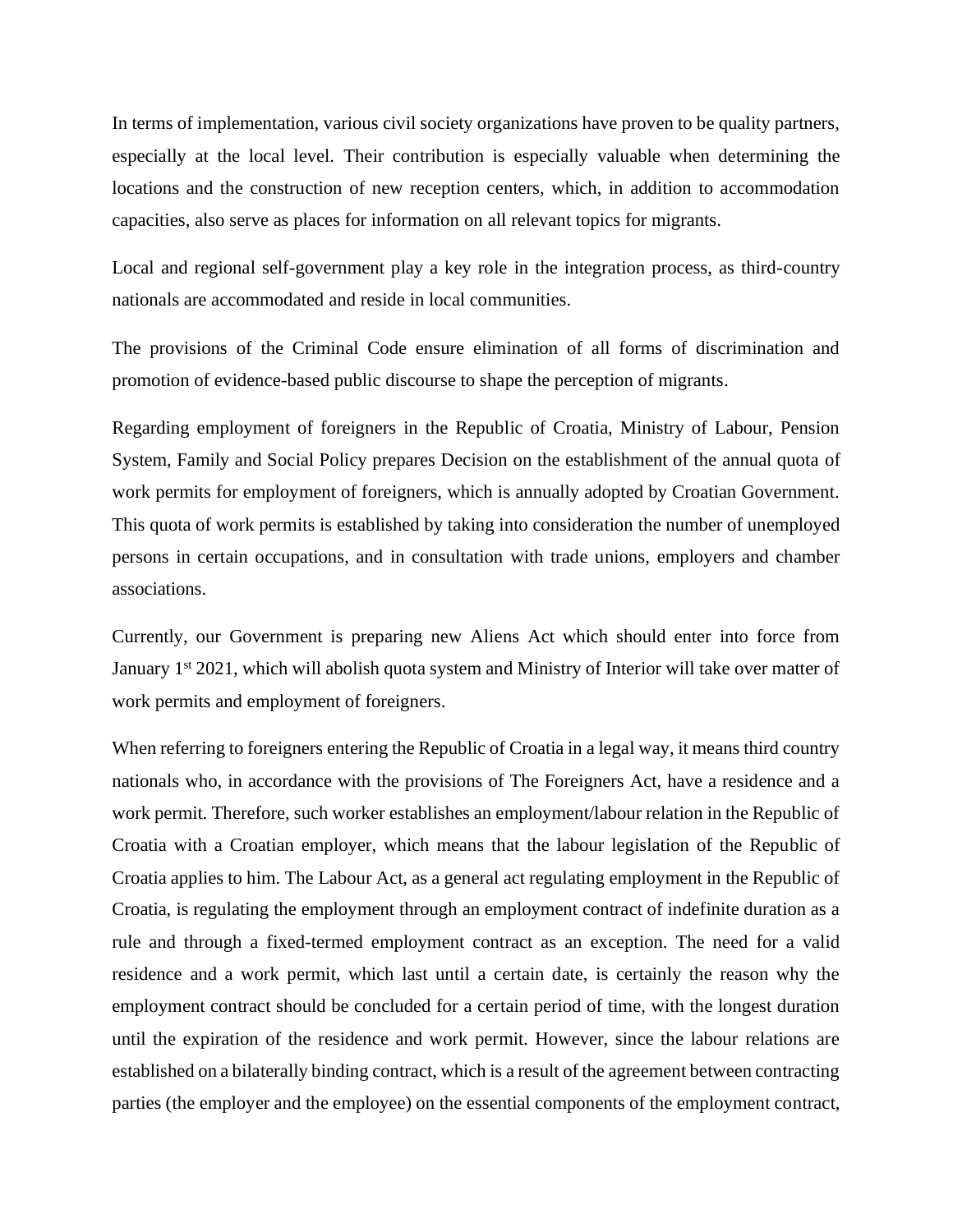it would not be contrary to The Labour Act to conclude an employment contract of indefinite duration if that was the actual will of the contracting parties.

The Minimum Wage Act stipulates in Article 4 that all workers working in the Republic of Croatia are entitled to a minimum wage. Therefore, the same entitlement goes for foreign workers employed by Croatian employer in the Republic of Croatia. The amount of the minimum wage for each calendar year is determined by the Government of the Republic of Croatia at the proposal of the Minister responsible for labour*.*

### **Progress on GCM objectives:**

### **OBJECTIVE I - collect and utilize accurate and disaggregated data as a basis for evidencebased policies:**

The networking of the existing digitalised system has been improved. This system covers border control data, records on aliens, residence permits and the visa system.

#### **OBJECTIVE III - Provide accurate and timely information at all stages of migration:**

The Ministry of the Interior provides information on the reception and asylum procedure to EUROSTAT, EASO, FRONTEX and UNHCR, The Ministry's website provides information to migrants on residence permits, work permits, rights and obligations and legal regulations. Likewise, statistics on applicants for international protection and persons who have been granted international protection are published on a regular basis.

# **OBJECTIVE IV - Ensure that all migrants have proof of legal identity and adequate documentation:**

The Republic of Croatia has transposed the provisions related to the definition of vulnerable persons into its legislation, as well as those related to their protection in line with the Return Directive.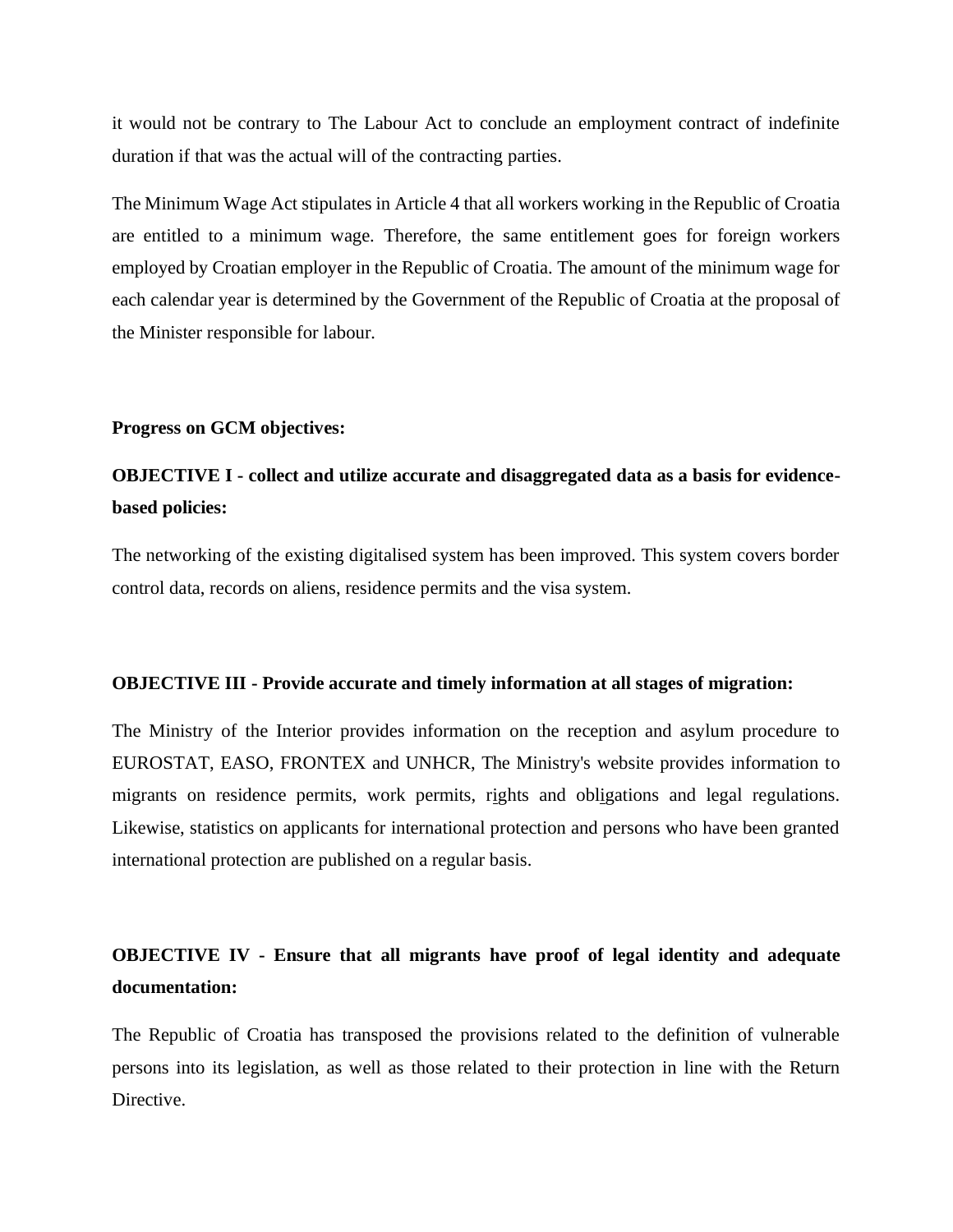Migrant children born in the territory of the Republic of Croatia are entered into birth registers at the competent registrar's office, according to the place of birth, together with the information on their parent's nationality. In order to reduce statelessness, a child born or found in the territory of the Republic of Croatia acquires Croatian citizenship if both of his/her parents are unknown or are of unknown citizenship or stateless. The child's Croatian citizenship will terminate if, by the time the child turns 14, both of his/her parents are established to be foreign nationals.

In accordance with Directive EC/115/2008 /Return Directive) the Republic of Croatia issues documentation (return decisions and other decisions related to return) to any third-country national residing illegally determining his status and his obligation to leave the European Economic Area and the Republic of Croatia.

#### **OBJECTIVE V - Enhance availability and flexibility of pathways for regular migration:**

Quotas for migrant workers have been increased with a view to addressing development challenges and the needs of the labor market. A close family member of a third-country national who has been granted protection can be granted temporary stay for the purpose of family reunification under more favorable conditions (no need to provide proof of means of subsistence and health insurance). In order to encourage and facilitate mobility of legally employed aliens, stay and work permits can be issued to intra-corporate transferees, posted workers and service providers. The procedures for issuing first stay and work permits on the basis of the annual quota have been accelerated and simplified. When it comes to youth mobility, the Republic of Croatia cooperates with Canada and New Zealand, and procedures with other countries have also been initiated (South Korea, Chile, Peru, Australia, Argentina).

Also, the Republic of Croatia has so far resettled 250 seekers of international protection from Turkey based on the EU Resettlement Programme and relocated 81 international protection seekers from Italy and Greece. As well, the Republic of Croatia has pledged on 11 September 2020 for the relocation of 12 unaccompanied female minors from Greece, which is still pending.

### **OBJECTIVE VII - Address and reduce vulnerabilities in migration:**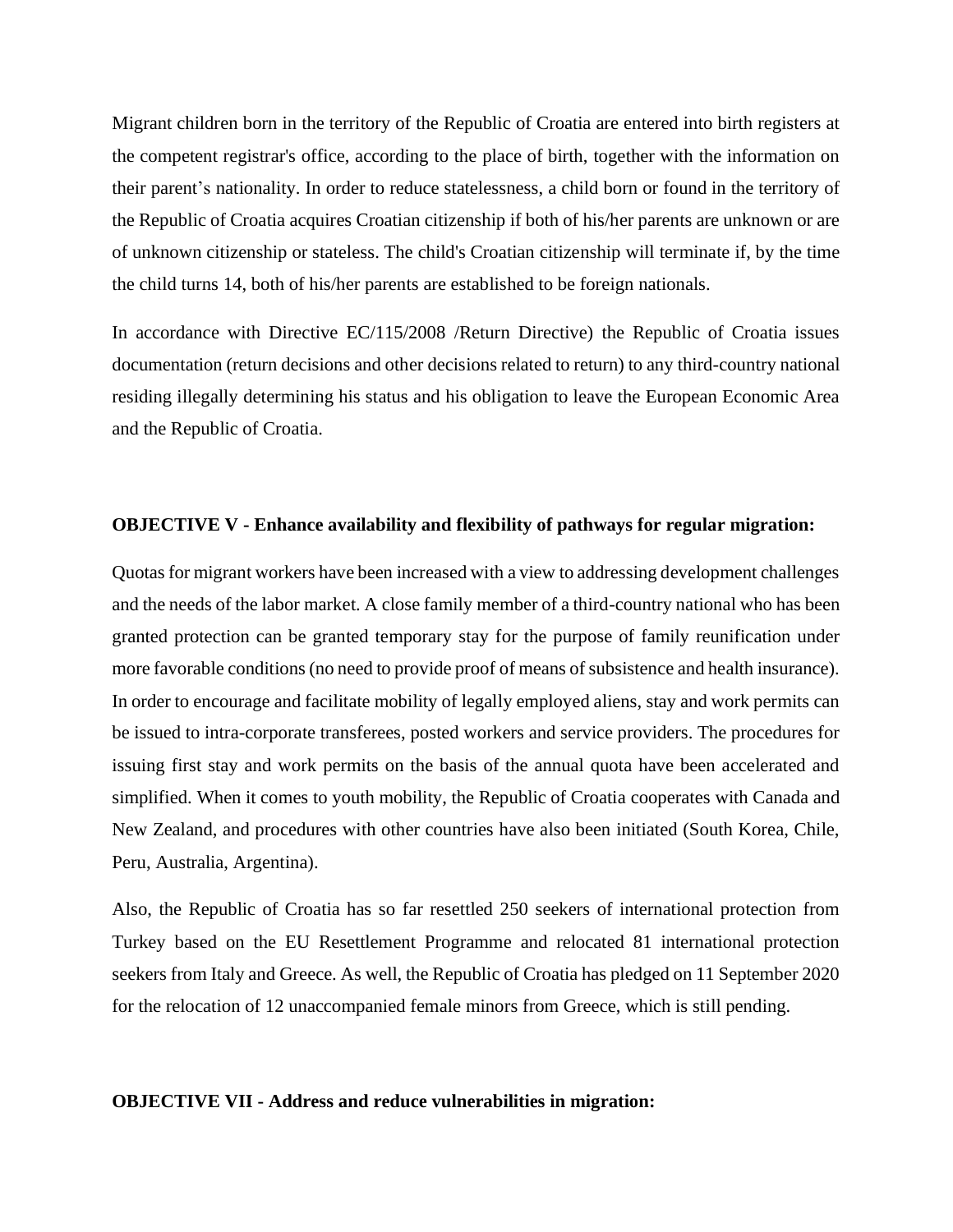The Republic of Croatia has transposed the provisions related to the definition of vulnerable persons into its legislation, as well as those related to their protection in line with the Return Directive.

Applicants for international protection are provided with psychosocial assistance and support, and staff working with the applicants has been trained to identify persons with special procedural and reception needs.

The Protocol on the Treatment of Unaccompanied Minors was adopted in order to ensure timely and efficient protection of their rights and interests. The Inter-departmental Commission for the Protection of Unaccompanied Minors has been set up as well.

# **OBJECTIVE VIII - Save lives and establish coordinated international efforts on missing migrants:**

As regards saving lives of migrants at sea, we apply international conventions and the National Plan for Maritime Search and Rescue, which prescribes the competencies of each individual state administration authority when it comes to rescue operations.

### **OBJECTIVE IX - Strengthen the transnational response to smuggling of migrants:**

The Ministry of the Interior actively participates in international operations and projects within the framework of EUROPOL and INTERPOL, or through international police cooperation.

Within the framework of the EU Policy Cycle 2018-2021, we participate in the following EMPACT priorities: "Illegal migration" and "Trafficking in human beings", based on SOCTA conclusions.

The Ministry of the Interior has also initiated cooperation with the relevant services of Albania, Montenegro and Bosnia and Herzegovina resulting in submission of a joint EU-funded project aimed at combatting migrant smuggling in the region of Southeast Europe.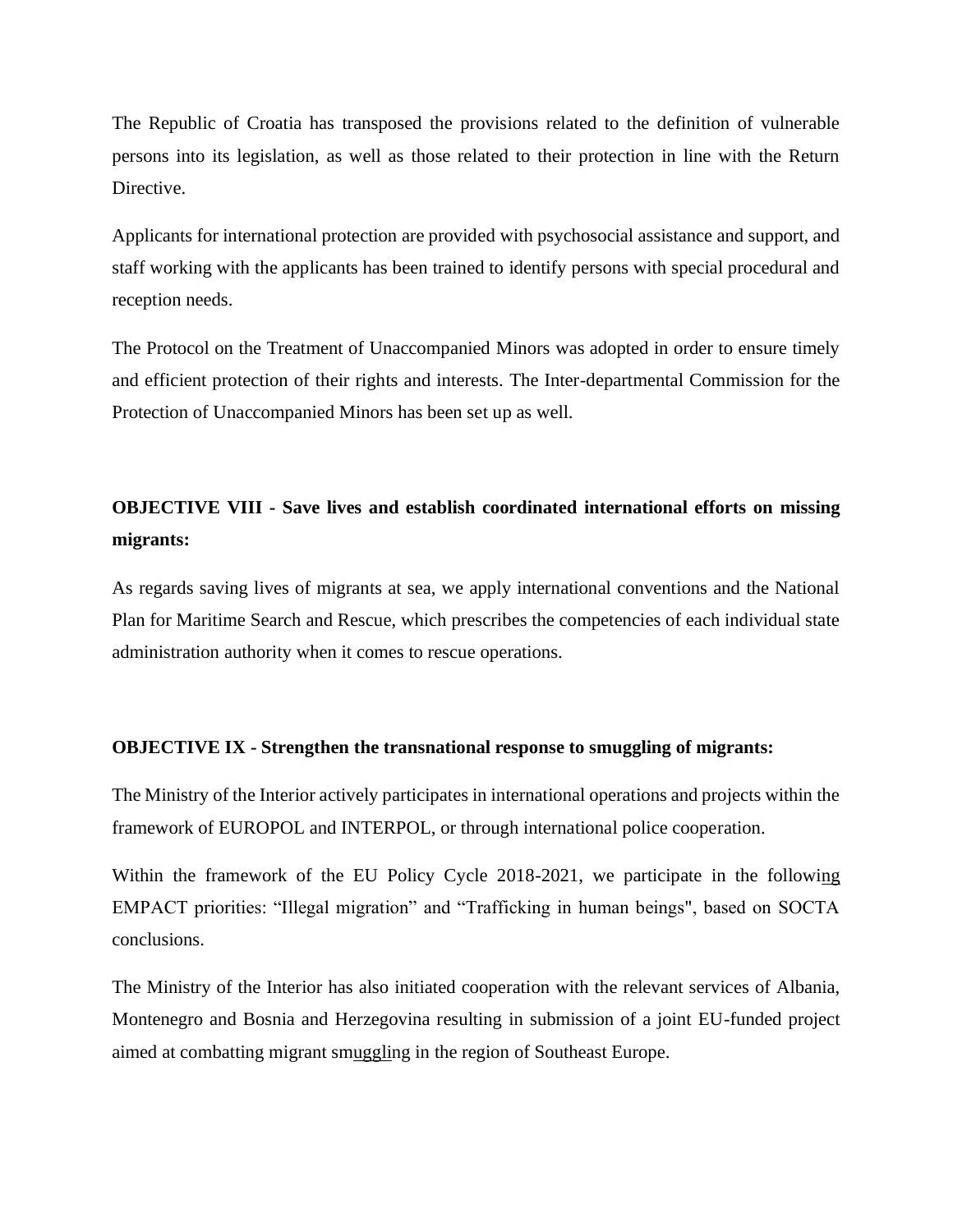As well, on the initiative of the HR PRES, the Council has on 5 June 2020 adopted the Conclusions on enhancing cooperation with the Western Balkans partners in the field of migration and security, in which the importance of combatting migrant smuggling has been emphasized.

In the context of strengthening the supranational response to the smuggling of migrants, the Republic of Croatia has clearly distinguished in its criminal law the smuggling of migrants from the criminal part of human trafficking. Such a distinction serves the fact that the constituent elements of these crimes are different, but in practice it is not always easy to recognize what form of crime it is.

Although unlike forced human trafficking, migrant smuggling may be motivated by the financial gain of one party and the desire of the other party to enter and move illegally.

In terms of international migration, especially those that are legal and regulated, further work is needed to prevent, combat and eradicate human trafficking. Croatia is continuously working to strengthen the legal framework for judicial cooperation within the EU, with special attention towards the recognition and enforcement of judicial decisions in criminal matters on the principle of mutual trust.

# **OBJECTIVE X - Prevent, combat and eradicate trafficking in persons in the context of international migration:**

The National Committee for Combating Human Trafficking of the Government of the Republic of Croatia was set up. It comprises of representatives of relevant state administration authorities, civil society organizations and media.

In their actions, police officers follow the National Plan for Combating Trafficking in Human Beings 2018-2021. With regard to identifying victims of trafficking in human beings in 2019, police officers continued cooperating with the relevant ministries involved in the referral system for combating trafficking in human beings, civil society organizations, the Croatian Red Cross, and international organizations. Accordingly, when identifying the victims, standard operating procedures were used, in accordance with the existing Protocol on Identification, Assistance and Protection of Victims of THB.

### **OBJECTIVE XI - Manage borders in an integrated, secure and coordinated manner:**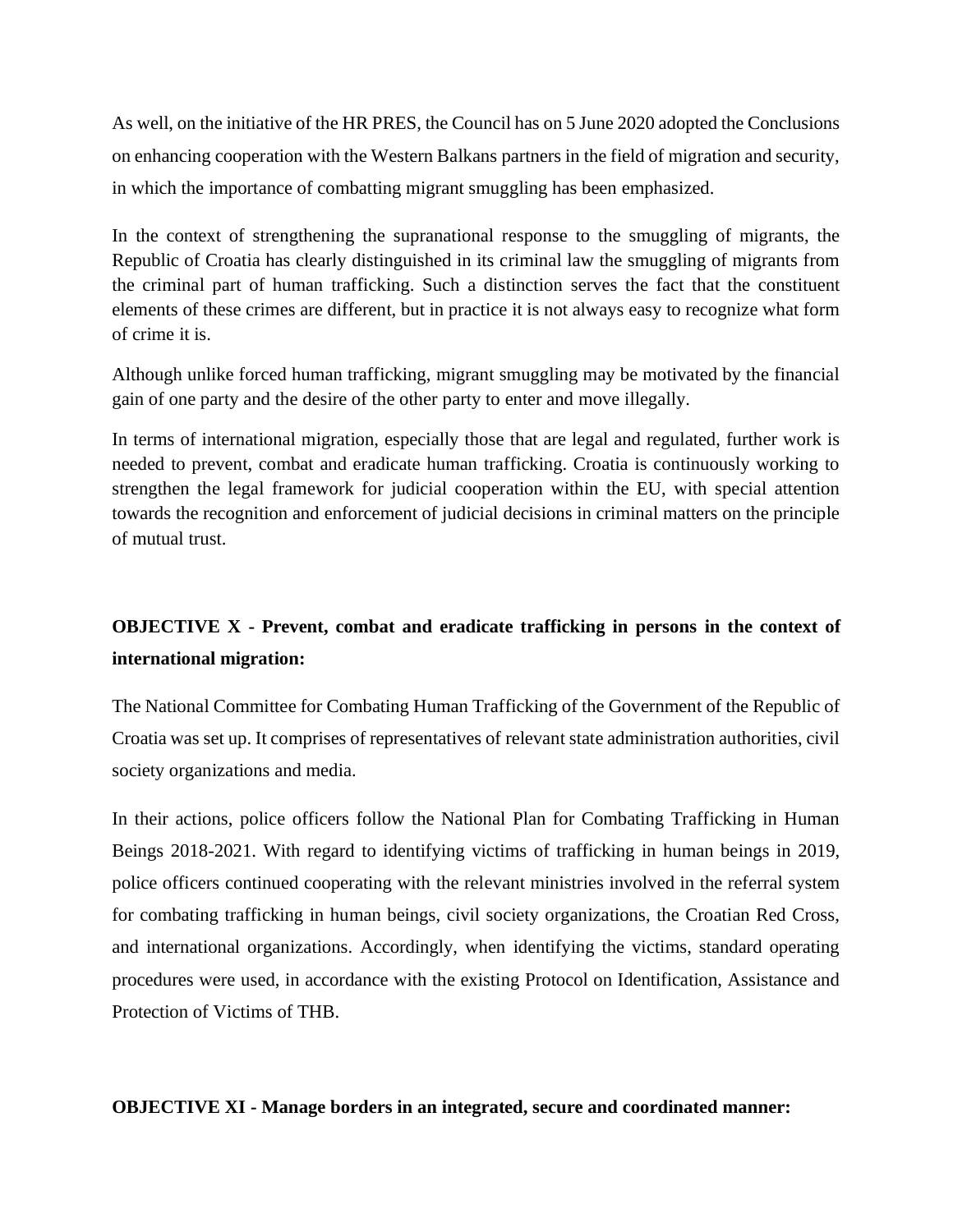In 2019, the Republic of Croatia adopted a new Integrated Border Management Strategy and Action Plan and is acting upon them. As well, Croatia is providing bilateral assistance to several countries of Southeast Europe for better managing their borders and has taken part in several Frontex operations in Greece and Albania.

In the aforementioned Council Conclusions on cooperation with the Western Balkans partners, border management is also a topic of prominent importance.

Furthermore, the Republic of Croatia, as a country which manages the longest EU external land border, has been continuously improving its resources and capacities, primarily as a response to illegal migration pressures and accession to the Schengen area. So far, it invested over 240 million euros in upgrading its border infrastructure and training of its 6500 border police officers.

# **OBJECTIVE XII - Strengthen certainty and predictability in migration procedures for**  appropr**iate screening, assessment and referral:**

The Republic of Croatia has developed a risk analysis system within the framework of the border police, in line with EU regulations.

# **OBJECTIVE XIII - Use migration detention only as a measure of last resort and work towards alternatives:**

In accordance with the Return Directive, the Republic of Croatia uses detention only as a measure of last resort and for the shortest time necessary. Likewise, we have transposed into our national legislation a provision related to the use of less corrective measures imposed as an alternative to detention (depositing travel documents, money, regular contacting of the competent authorities and ban on leaving the address of accommodation). As regards unaccompanied minors, it is prescribed that, in general, they are to be accommodated in open type facilities. A written decision is made on detention, justifying the reasons and the duration of detention. The applicant for international protection can institute an administrative dispute against such a decision, which is decided on by the administrative court within 15 days.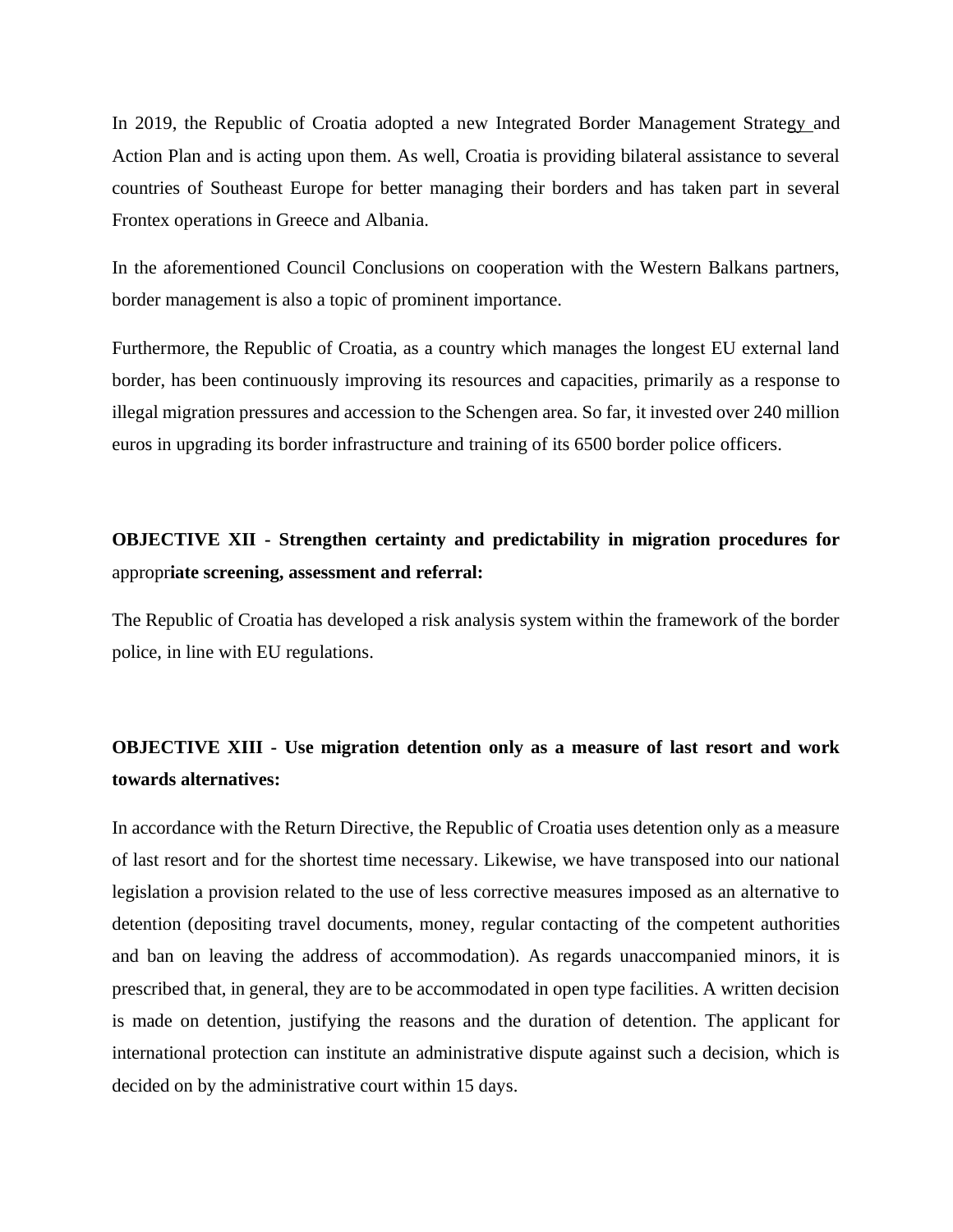# **OBJECTIVE XIV - Enhance consular protection, assistance and cooperation throughout the migration cycle:**

Every arrested third-country national is informed of the possibility of contacting his/her diplomatic mission or consular post with regards to his/her arrest.

### **OBJECTIVE XV - Provide access to basic services for migrants:**

All illegally staying third-country nationals are entitled to emergency medical assistance and essential treatment. In addition to health care, minors are also entitled to primary education free of charge. Persons who have been granted international protection in the Republic of Croatia are entitled to accommodation free of charge for two years upon receiving an administrative decision, as well as to the access to labor market.

# **OBJECTIVE XVII - Eliminate all forms of discrimination and promote evidence-based public discourse to shape perceptions of migration:**

Police officers participate in training provided by UNHCR, UNICEF and NGOs.

# **OBJECTIVE XXI - Cooperate in facilitating safe and dignified return and readmission, as well as sustainable reintegration:**

The Republic of Croatia has fully implemented the Return Directive which contains standards related to return and protection mechanisms, which we apply in return operations (protection of third-country nationals against expulsion, legal remedies, monitoring of forcible removals). A system of assisted voluntary return and reintegration (AVRR) has been set up. It is financed under AMIF, and a contract has been signed with IOM for its implementation.